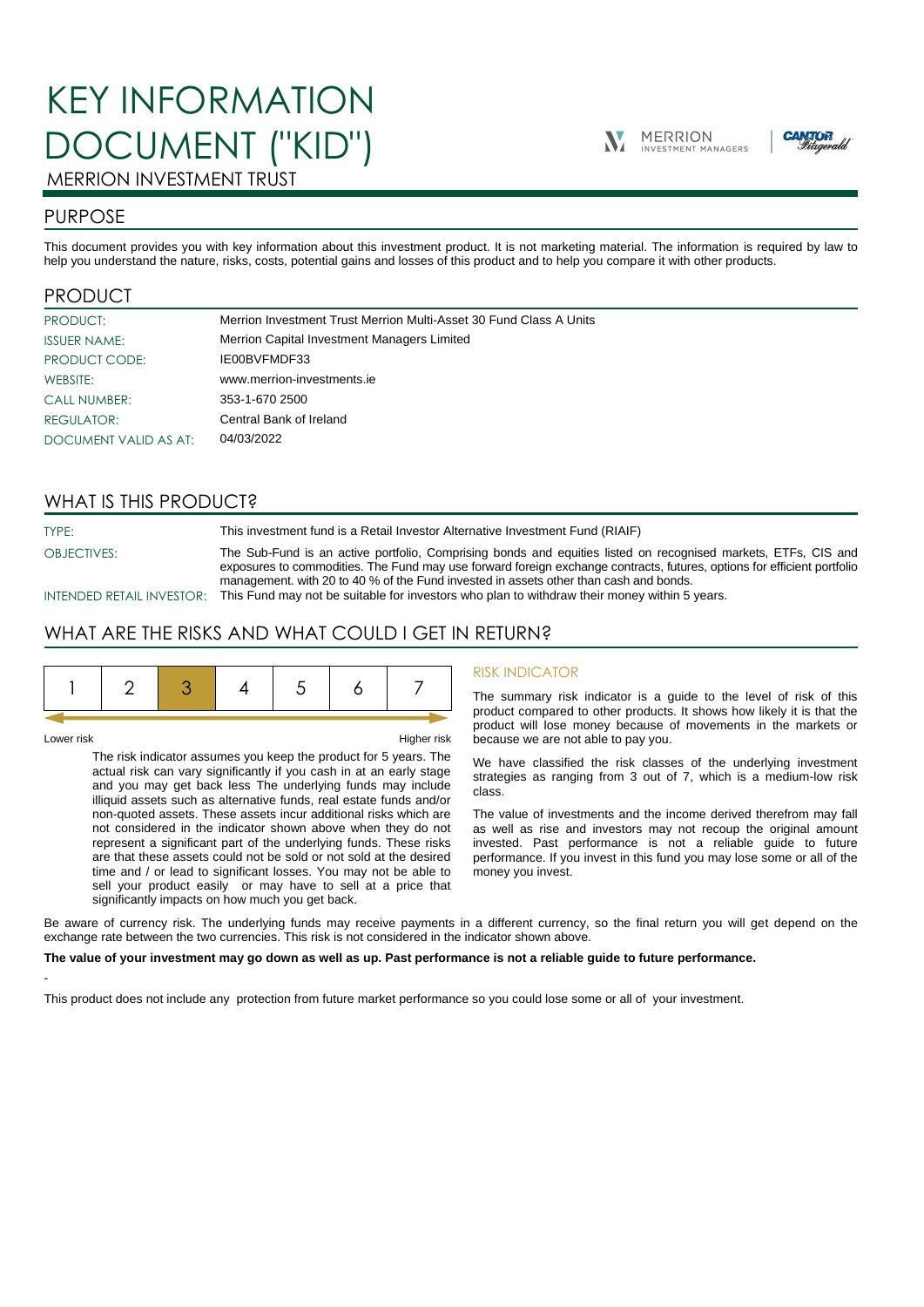#### PERFORMANCE SCENARIOS

Market developments in the future cannot be accurately predicted. The scenarios shown are only an indication of some of the possible outcomes based on recent returns. Actual returns could be lower.

#### INVESTMENT 10000 EUR

| SURVIVAL SCENARIOS         |                                     | <b>YEAR</b>   | 3 YEARS       | 5 YEARS<br><i><b>(RECOMMENDED</b></i><br><b>HOLDING PERIOD)</b> |
|----------------------------|-------------------------------------|---------------|---------------|-----------------------------------------------------------------|
| STRESS SCENARIO            | What might you get back after costs | 4 709.93 EUR  | 8 187.81 EUR  | 7709.9 EUR                                                      |
|                            | Average return each year            | $-52.9%$      | $-6.45%$      | $-5.07%$                                                        |
| UNFAVOURABLE SCENARIO      | What might you get back after costs | 9714.65 EUR   | 10 168.8 EUR  | 10 845.73 EUR                                                   |
|                            | Average return each year            | $-2.85%$      | 0.56%         | 1.64%                                                           |
| <b>MODERATE SCENARIO</b>   | What might you get back after costs | 10 555.08 EUR | 11 730.88 EUR | 13 037.66 EUR                                                   |
|                            | Average return each year            | 5.55%         | 5.47%         | 5.45%                                                           |
| <b>FAVOURABLE SCENARIO</b> | What might you get back after costs | 11 422.61 EUR | 13 479.09 EUR | 15 610.25 EUR                                                   |
|                            | Average return each year            | 14.23%        | 10.46%        | 9.32%                                                           |

This table shows the money you could get back over the recommended holding period, under different scenarios, assuming that you invest 10000 EUR.

The scenarios shown illustrate how your investment could perform. You can compare them with the scenarios of other products.

The scenarios presented are an estimate of future performance based on evidence from the past, and are not an exact indicator. What you get will vary depending on how the market performs and how long you keep the investment.

# WHAT HAPPENS IF MERRION CAPITAL INVESTMENT MANAGERS LIMITED IS UNABLE TO PAY OUT?

In the unlikely event of a default of the Manager (the manufacturer) – Merrion Capital Investment Managers Ltd.; the sub-fund employs an independent depositary (Northern Trust Fiduciary Services (Ireland) Limited) to hold and register the sub-funds' assets independent of the Manager. For further information on the depositary and the sub-fund structure, please refer to the Merrion Investment Trust Prospectus which can be found at: http://www.merrion-investments.ie/assets/riaifpros.pdf

# WHAT ARE THE COSTS?

#### COSTS OVER TIME

The Reduction in Yield (RIY) shows what impact the total costs you pay will have on the investment return you might get. The total costs take into account one-off, ongoing and incidental costs.

The amounts shown here are the cumulative costs of the product itself, for three different holding periods. They include potential early exit penalties. The figures assume you invest 10,000 EUR. The figures are estimates and may change in the future.

The person selling you or advising you about this product may charge you other costs. If so, this person will provide you with information about these costs, and show you the impact that all costs will have on your investment over time.

| INVESTMENT 10000 EUR            |               | IF YOU CASH IN AFTER 1 YEAR IF YOU CASH IN AFTER 3 YEARS IF YOU CASH IN AFTER 5 YEARS |            |
|---------------------------------|---------------|---------------------------------------------------------------------------------------|------------|
| <b>Total costs</b>              | <b>75 EUR</b> | <b>252.05 EUR</b>                                                                     | 470.29 EUR |
| Impact on return (RIY) per year | 0.75%         | 0.75%                                                                                 | 0.75%      |

### COMPOSITION OF COSTS

The table below shows:

\* The impact each year of the different types of costs on the investment return you might get at the end of the recommended holding period.

\* What the different cost categories mean.